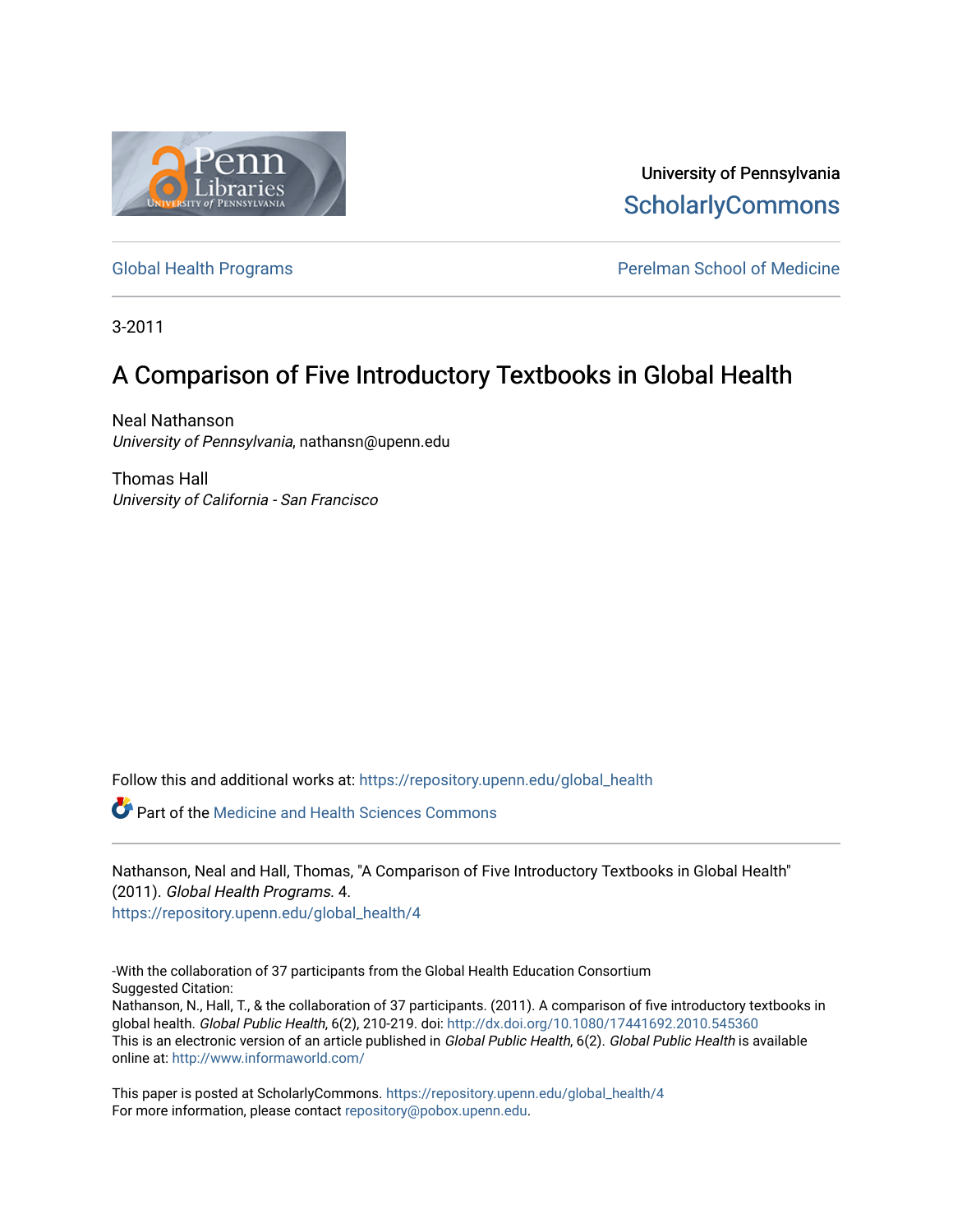## A Comparison of Five Introductory Textbooks in Global Health

## **Abstract**

A Review of:

Essentials of global health, by R. Skolnik, Sudbury, Jones and Bartlett Publishers, 2008, 322 pp., including index and supplementary materials, US\$57 (paperback), ISBN 13: 978-0-7637-3421-3; ISBN 10: 0-7637-3421-7

Understanding global health, edited by W.H. Markle, M. Fisher and R. Smego, Columbus, McGraw Hill, 2007, 361 pp., including index and supplemental materials, US\$35 (paperback), ISBN 13: 978-0-07-148784-9; ISBN 10: 0-07-148784-0

Global health, an introductory textbook, by A. Lindstrand, S. Bergstrom, H. Rosling, B. Rubenson, B. Stenson and T. Tylleskar, Denmark, Studentlitteratur, 2006, 310 pp., including index and supplemental materials, US\$35 (paperback), ISBN 978-91-44- 02198-0

An introduction to international health, by M. Seear, Toronto, Canadian Scholars Press, 2007, 352 pp., including index and supplemental materials, US\$49 (paperback), ISBN 978-1-55130-327-7

Introduction to global health, by K.H. Jacobsen, Sudbury, Jones and Bartlett Publishers, 2008, 366 pp., including index and supplemental materials, US\$43 (paperback), ISBN 13: 978-0-7637-5159-3; ISBN 10: 0-7637-5159-6

## **Disciplines**

Medicine and Health Sciences

## **Comments**

-With the collaboration of 37 participants from the Global Health Education Consortium

Suggested Citation: Nathanson, N., Hall, T., & the collaboration of 37 participants. (2011). A comparison of five introductory textbooks in global health. Global Public Health, 6(2), 210-219. doi: [http://dx.doi.org/10.1080/](http://dx.doi.org/10.1080/17441692.2010.545360) [17441692.2010.545360](http://dx.doi.org/10.1080/17441692.2010.545360)

This is an electronic version of an article published in Global Public Health, 6(2). Global Public Health is available online at: <http://www.informaworld.com/>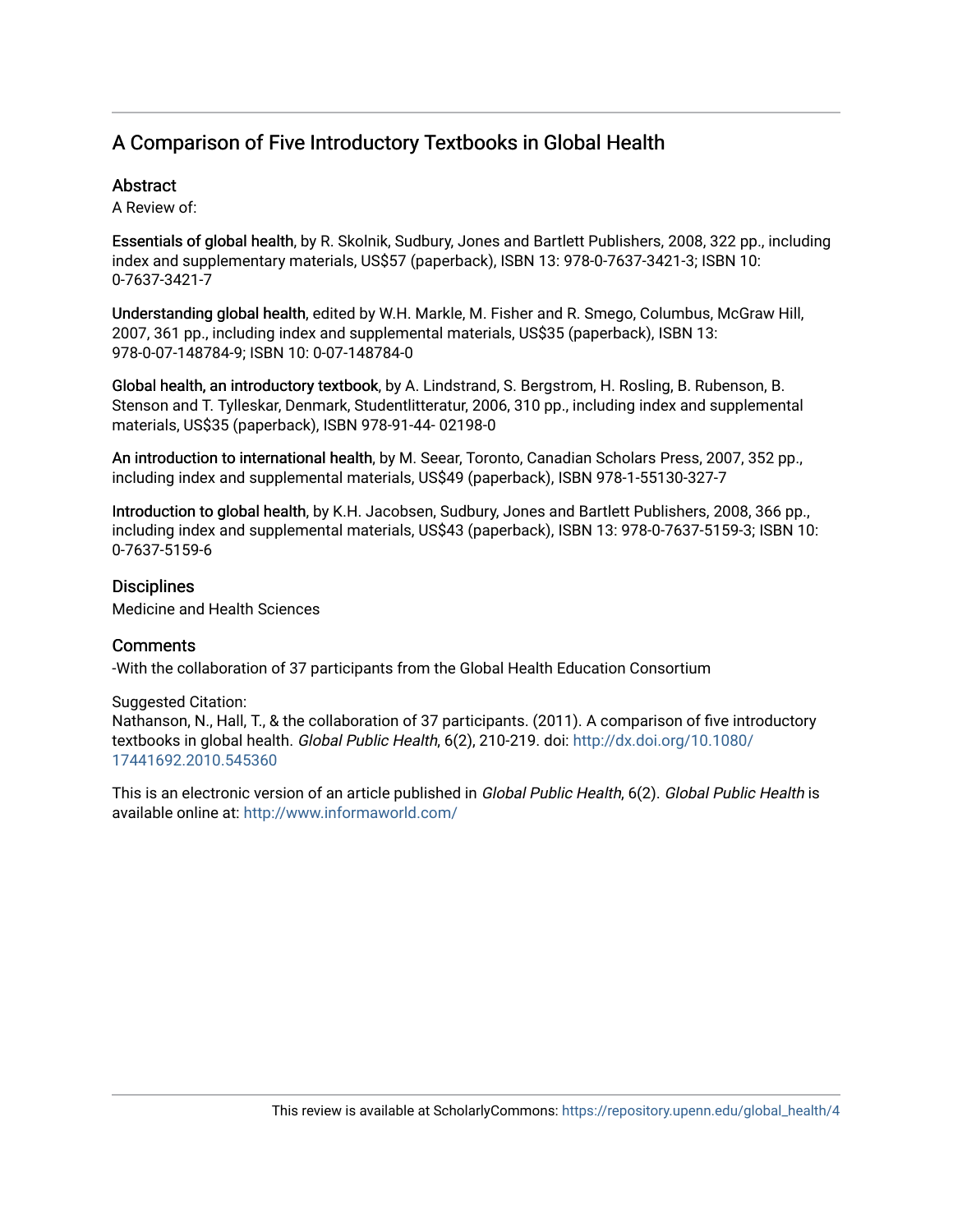## BOOK REVIEW

### A comparison of five introductory textbooks in global health

Neal Nathanson<sup>a\*</sup> and Thomas Hall<sup>b\*</sup> with the collaboration of 37 participants<sup>c</sup>

<sup>a</sup>School of Medicine, University of Pennsylvania, Philadelphia, PA, USA; <sup>b</sup>Department of Epidemiology & Biostatistics, School of Medicine, University of California, San Francisco, CA, USA; <sup>c</sup>Global Health Education Consortium

Essentials of global health, by R. Skolnik, Sudbury, Jones and Bartlett Publishers, 2008, 322 pp., including index and supplementary materials, US\$57 (paperback), ISBN 13: 978-0-7637-3421-3; ISBN 10: 0-7637-3421-7

Understanding global health, edited by W.H. Markle, M. Fisher and R. Smego, Columbus, McGraw Hill, 2007, 361 pp., including index and supplemental materials, US\$35 (paperback), ISBN 13: 978-0-07-148784-9; ISBN 10: 0-07-148784-0

Global health, an introductory textbook, by A. Lindstrand, S. Bergstrom, H. Rosling, B. Rubenson, B. Stenson and T. Tylleskar, Denmark, Studentlitteratur, 2006, 310 pp., including index and supplemental materials, US\$35 (paperback), ISBN 978-91-44- 02198-0

An introduction to international health, by M. Seear, Toronto, Canadian Scholars Press, 2007, 352 pp., including index and supplemental materials, US\$49 (paperback), ISBN 978-1-55130-327-7

Introduction to global health, by K.H. Jacobsen, Sudbury, Jones and Bartlett Publishers, 2008, 366 pp., including index and supplemental materials, US\$43 (paperback), ISBN 13: 978-0-7637-5159-3; ISBN 10: 0-7637-5159-6

#### Introduction

At academic institutions in the USA, there has been a great burgeoning of interest in global health, initiated by undergraduate, graduate and professional students. In response, many universities have launched courses, programmes and degrees that present information, teach methods, and build relevant skills. Concomitantly, there has been a rapid increase of publications in global health including a number of new textbooks.

The Global Health Education Consortium (GHEC) was created to foster education in this discipline. In pursuit of its mission, GHEC has an Education Committee, currently chaired by Timothy Brewer, with more than 20 volunteer

ISSN 1744-1692 print/ISSN 1744-1706 online  $\odot$  2011 Neal Nathanson and Thomas Hall DOI: 10.1080/17441692.2010.545360 <http://www.informaworld.com>

<sup>\*</sup>Corresponding authors. Email: nathansn@upenn.edu; thall@epi.ucsf.edu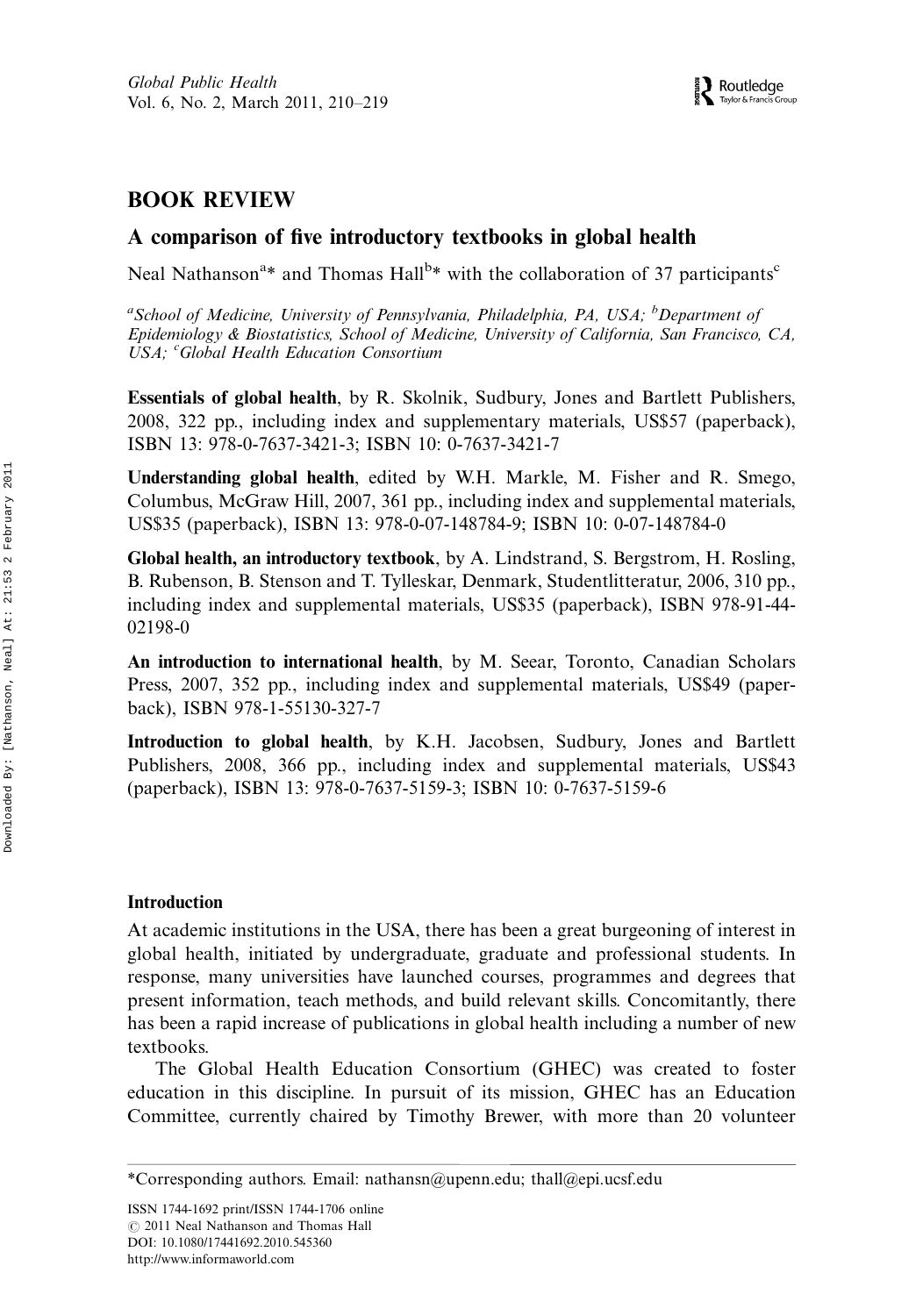members. The Education Committee undertakes a variety of projects that are designed to facilitate various aspects of the GHEC mission. In this report, we present the results of one such project, an evaluation of introductory textbooks in global health. Among texts in global health, five introductory books were selected for comparison: Skolnik, R., Essentials of Global Health; Markle, W.H. et al., eds., Understanding Global Health; Lindstrand, A. et al., Global Health, an Introductory Textbook; Seear, M., An Introduction to International Health; and Jacobsen, K.H., Introduction to Global Health.

The purpose of this exercise was to provide faculty who are developing courses in global health with a comparative evaluation of introductory textbooks in this field. In particular we strove to characterise the 'flavour' of each book, its strengths and weaknesses, and its fit for different student audiences. Our approach was modelled on the evaluations that are published by the magazine Consumer Reports, in which similar products are compared across a variety of parameters, using a rating scale for each parameter. In view of the wide range of knowledge required, we recruited a large number of volunteer evaluators, using experts, faculty and student participants.

#### Methods

The evaluation was developed in a stepwise fashion. (A) We first identified recently published textbooks in global health and sorted them into a group for evaluation and a group that was excluded. We limited this project to five introductory textbooks because they were likely to be the most widely used and were roughly comparable (see Table 1). Excluded were a variety of large textbooks and books that focused on specific areas of global health.<sup>1</sup> These judgements were supported by the GHEC Education Committee. (B) We reviewed the contents of the five books and sorted the chapters into 12 distinct subject categories (see Table 2). We constructed a set of six parameters for evaluation of each of the subject categories: quality of information, quality of presentation, quality of illustrations, quality of supporting materials, appropriate for undergraduate students and appropriate for graduate students. Each parameter was rated on a scale:  $5 =$  outstanding,  $4 =$  excellent,  $3 =$  good,  $2 =$  fair, and  $1 =$  poor. (C) We then sought volunteers to review individual subject categories. The goal was to identify at least three reviewers, an 'expert', a faculty member, and a student for each category. We solicited unpaid volunteers, and gave them the opportunity to select a subject category that they felt qualified to review; volunteers identified themselves as experts, faculty, or students. For this purpose, we emailed a list of more than 200 names provided by GHEC. A total of 41 people volunteered, most of whom reviewed only a single subject category; of these 41, 36 reviewers completed 41 individual reviews (see Acknowledgements). Nine subject categories received three or four reviews and three categories received only two reviews. (D) We distributed copies of the five books by mail, and respondents entered their evaluations in a Surveymonkey $\odot$  questionnaire. In addition to rating parameters, respondents could add verbal comments; a total of about 50 pages of comments were received. (E) Four 'experts' were recruited to provide an overall comparison of the books. Their responses played a major role in the qualitative component of the report.<sup>2</sup>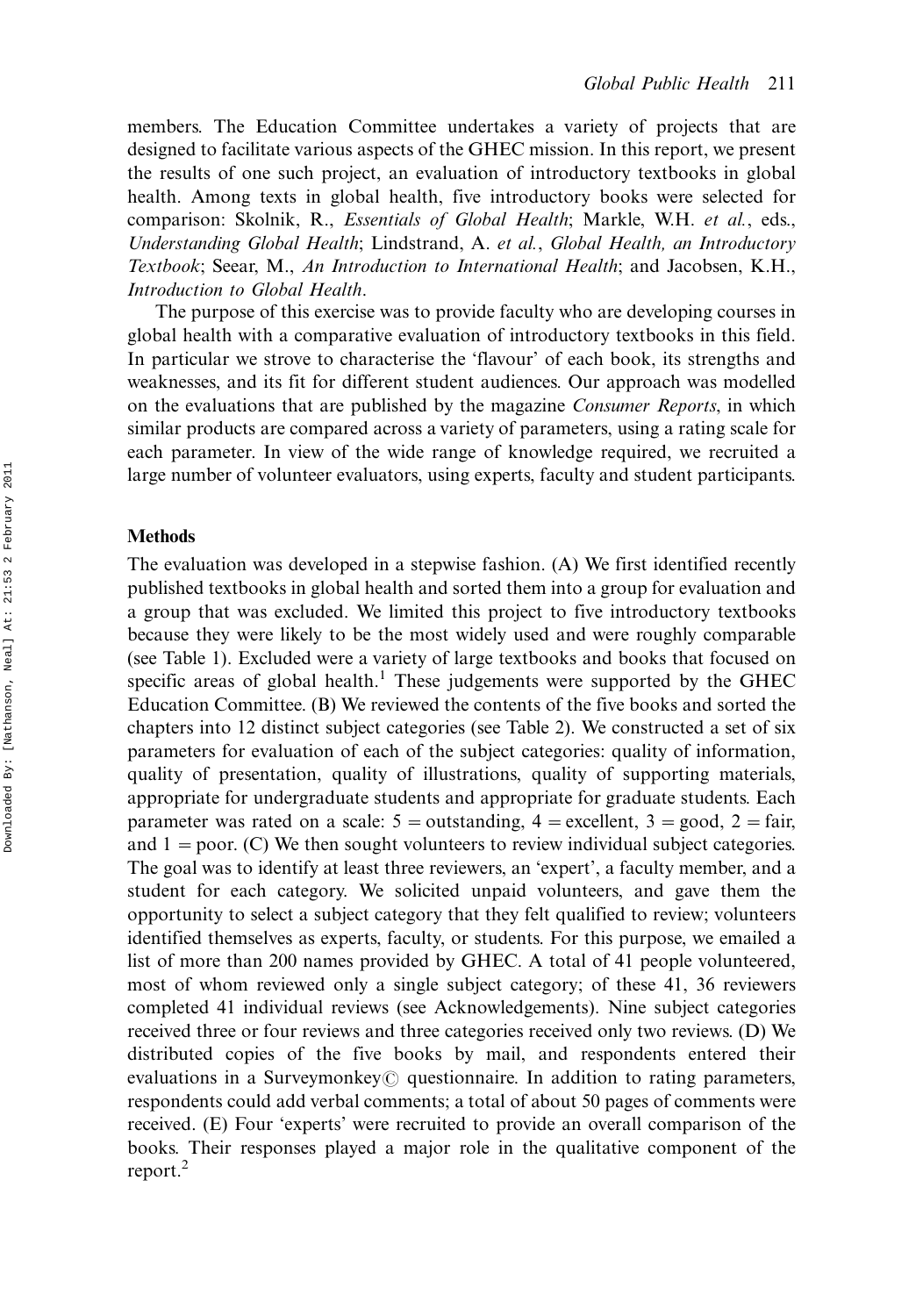| <b>Books</b>                                                     | Publisher year                           | Retail price |            | Pages<br>(US dollars) Number of authors (Text Index Supplementary) |
|------------------------------------------------------------------|------------------------------------------|--------------|------------|--------------------------------------------------------------------|
| Essentials of Global Health                                      | Jones and Bartlett                       | \$57         |            | 296                                                                |
| Skolnik R                                                        | Publishers<br>2008                       |              |            | 22<br>4                                                            |
| Understanding Global Health                                      | McGraw Hill                              | \$35         | 3 editors  | 341                                                                |
| Markle W.H., et al.                                              | 2007                                     |              | 33 authors | 20<br>$\theta$                                                     |
| Global Health, An Introductory Textbook<br>Lindstrand A., et al. | Studentlitteratur<br>2006                | \$35         | 6          | 310<br>6<br>9                                                      |
| An Introduction to International Health<br>Seear M.              | Canadian Scholars Press<br>2007          | \$49         |            | 346<br>16<br>$\theta$                                              |
| Introduction to Global Health<br>Jacobsen K.H.                   | Jones and Bartlett<br>Publishers<br>2008 | \$43         |            | 319<br>24<br>23                                                    |

Table 1. Introductory textbooks of global health: books that were reviewed.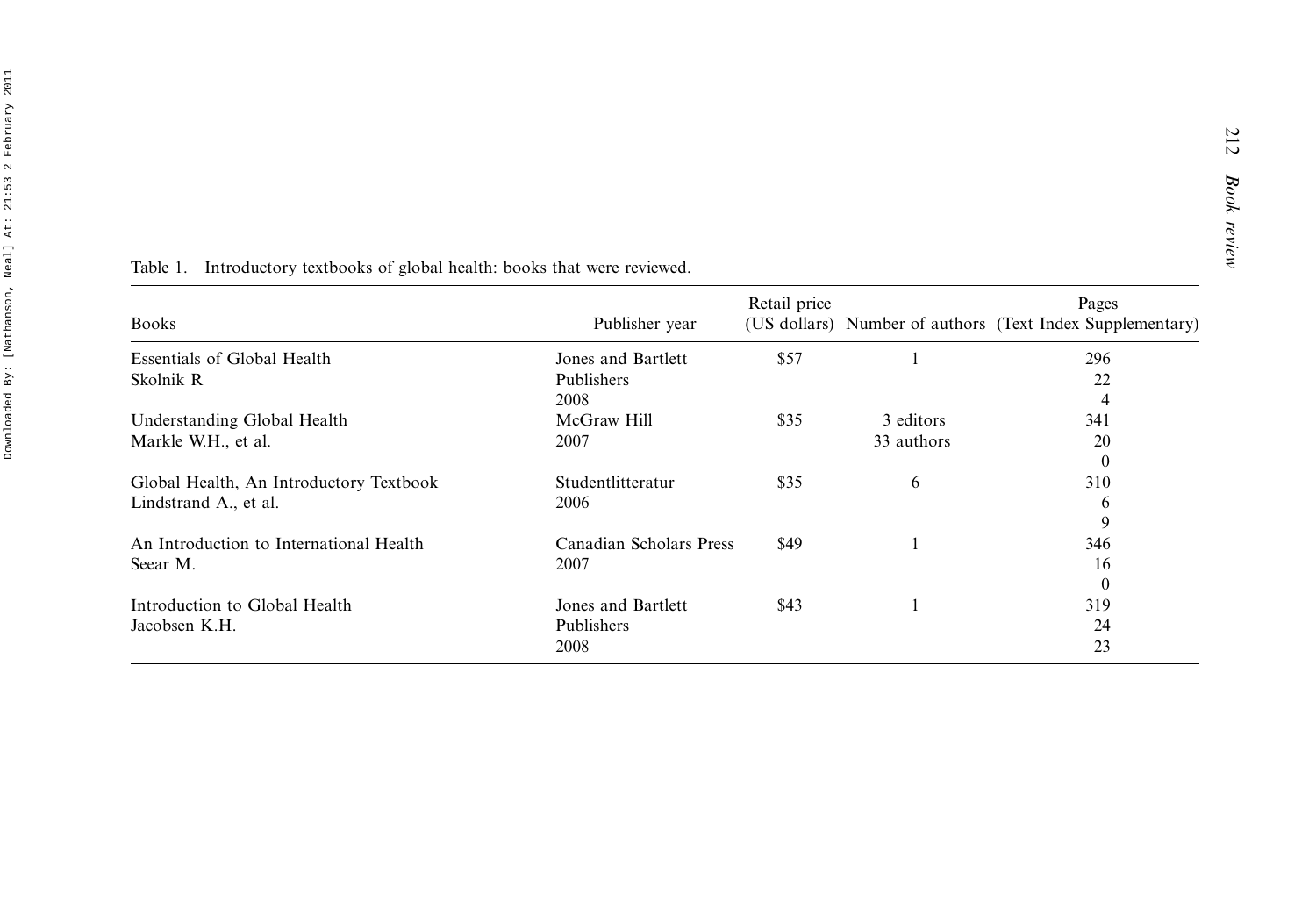| Neal] At: 21:53 2 February 2011 |  |  |  |
|---------------------------------|--|--|--|
|                                 |  |  |  |
|                                 |  |  |  |
|                                 |  |  |  |
|                                 |  |  |  |
| Downloaded By: [Nathanson,      |  |  |  |
|                                 |  |  |  |
|                                 |  |  |  |
|                                 |  |  |  |
|                                 |  |  |  |

Table 2. Rating of subject categories covered by each book.

| <b>Books</b> | Category     |                        |                           |                          |                                 |                         |           |                             |                           |                   |               |        |                                               |
|--------------|--------------|------------------------|---------------------------|--------------------------|---------------------------------|-------------------------|-----------|-----------------------------|---------------------------|-------------------|---------------|--------|-----------------------------------------------|
|              | Introduction | Measures<br>of disease | Determinants<br>of health | Communicable<br>diseases | Non-<br>communicable<br>iseases | Environmental<br>health | Nutrition | Maternal<br>child<br>health | Humanitarian<br>disasters | Health<br>systems | Global<br>aid | Ethics | Total<br>subjects<br>covered<br>$($ of 12 $)$ |
| Skolnik      | 3.3          | 4.0                    | 3.4                       | 3.1                      | 4.3                             | 3.5                     | 3.8       | 3.9                         | 3.0                       | 4.3               | 4.0           | 3.4    | 12                                            |
| Markle       | 3.5          | 4.8                    | 2.5                       | 3.2                      | 4.1                             | 2.5                     | 4.3       | 3.7                         | 4.1                       | 3.6               | 3.9           | 3.5    |                                               |
| Lindstrand   |              | 3.0                    | 3.2                       | 3.5                      | 3.2                             |                         | 3.5       | 2.7                         |                           | 3.3               | 2.4           |        |                                               |
| Seear        | 3.6          | 2.8                    | 2.9                       |                          |                                 |                         | 3.2       |                             | 3.1                       | 2.6               | 3.8           | 2.1    |                                               |
| Jacobson     | 2.3          | 2.8                    | 3.2                       | 2.0                      |                                 | 3.2                     | 2.3       | 2.6                         |                           |                   | 3.0           |        |                                               |

Note: Rating scale: 5, outstanding; 4, excellent; 3, good; 2, fair; 1, poor.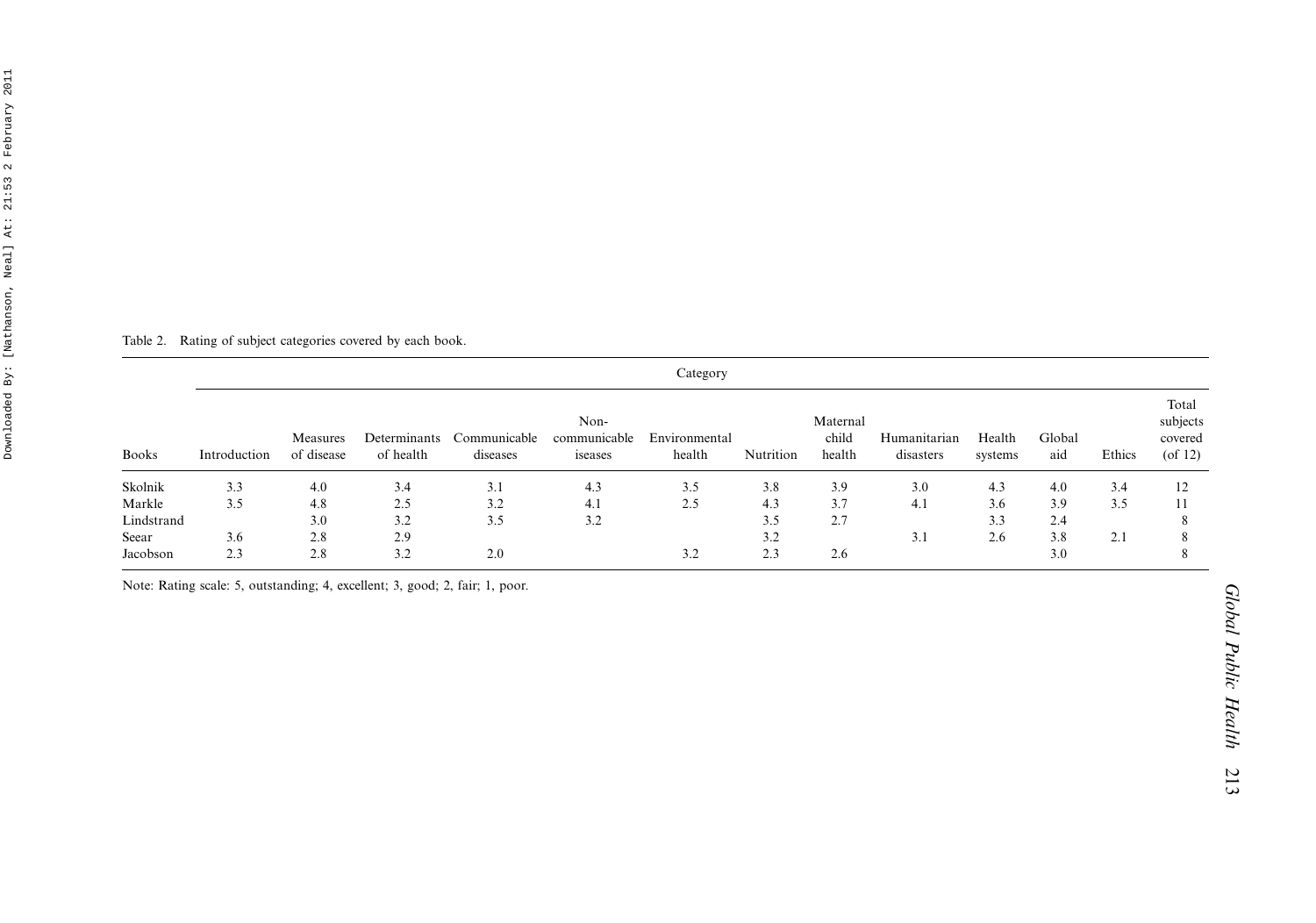We used analysis of variance (ANOVA) with post-hoc Tukey multiple comparison tests to determine whether there were significant pairwise differences between book ratings. We used SAS V9.2 (SAS Institute, Inc., Cary, NC) for the analysis.

As described above, we took two approaches to evaluation of the five books, qualitative comments to characterise each book and describe its strengths and weaknesses, and a semi-quantitative evaluation to rate individual subject categories. Both of these data-sets are presented in the following section.

#### Findings

An overview of the books is shown in Table 1. The books were all about the same length  $(300-350 \text{ pages})$ , were published about the same date  $(2006-2008)$ , and ranged in retail price from US\$35 to US\$57. Three books were single author products, one was written by a team of six authors, and one was a multi-authored book overseen by three editors. For convenience, we will refer to each book by the name of its first author or editor.

#### Qualitative comments about each book

We asked four well-qualified 'experts' to do an overall review of the five books, both to provide a 'flavour' of each book and to comment and compare them as introductory texts in global health. The comments of reviewer 1 are representative and reproduced below, unchanged except for minimal editing.

#### Skolnik

Reviewer 1. This is a well-written, authoritative overview of global health issues. While it may be the most expensive of the books reviewed it also seemed good value for money in terms of the range of its coverage and the accessibility of its materials. It is well structured, building the reader's understanding step by step, with clear learning objectives, conclusions and study questions for each chapter. It illustrates each issue with vignettes that help the reader imagine what it is like to experience health conditions in rich and poor countries, well-chosen statistics and figures and case studies usually at system level. It was the most wide-ranging of the books reviewed, covering all the major issues affecting global health. From a personal perspective I would have liked to see more emphasis on globalisation and global governance, but aside from this it was a comprehensive introduction to the topic. It would certainly be useful for undergraduates as well as a good introductory book for health professional students.

#### Markle

Reviewer 1. This is an impressive reference book, full of the sort of information and detail needed to cover nearly all fields of global health. The figures and examples are well chosen and clear. It is more suitable for a health professional with some understanding of the field than an undergraduate. Because different authors contribute each chapter there is less continuity and building of knowledge. The smaller page and print sizes may present a problem for some and an advantage for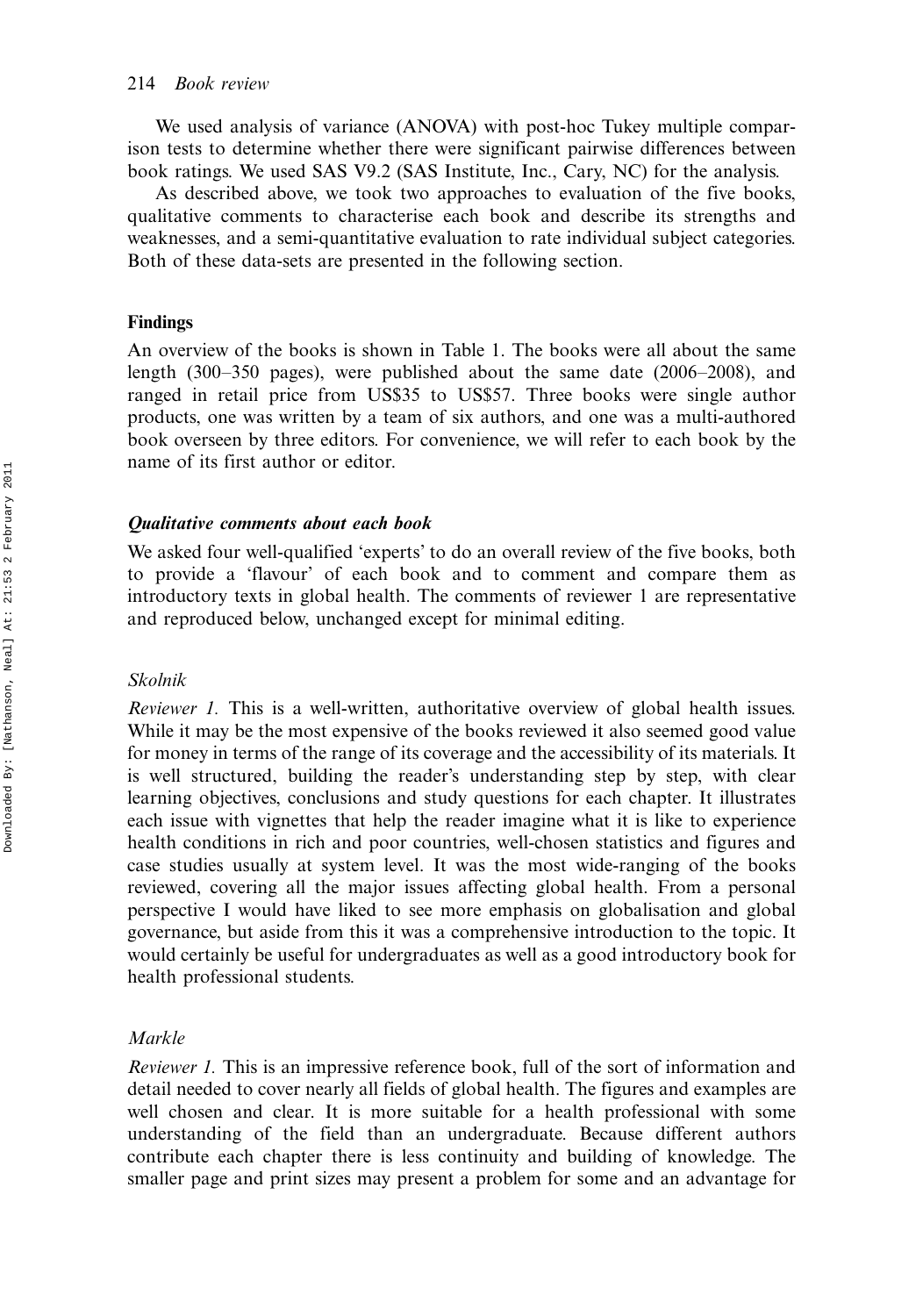others. Within each chapter, there are clear learning objectives, examples and study questions. It covers all the main fields well, with relatively less emphasis on globalisation, global governance and health systems and more emphasis on specific diseases. It covers displacement and conflict better than most of the other books reviewed.

#### Lindstrand

Reviewer 1. This is a book of great ambition, written by a team of Swedish academics with broad vision and strong views. It swoops from a history of human development, through the main causes of the burden of global disease to the development of health systems and global cooperation. Some chapters verge on a polemic while others are more of an extended glossary. While I found it lively and enjoyable to read in places, this was a personal view. It must be said it is not well structured as a text for students or a reference source for health professionals. It does not clarify its learning objectives or explain its conclusions, its examples are intermittent and while it leaves the reader with suggestions for further study one is not sure why these references are suggested. Coverage of the field is frankly patchy with perhaps too much emphasis upon an analysis of the broad sweep of history and the burden of disease and too little discussion of what to do about it in the twenty-first century. It is enjoyable to read in conjunction with Hans Rosling's 'gapminder' images and these are useful teaching aids, but overall the book does not meet the need for a basic text on global health.

#### Seear

Reviewer 1. This is a book about international health, focused on health in poor countries and the impact, or lack of it, of overseas aid from rich countries rather than global health issues affecting health across boundaries that must be addressed through international cooperation. Though not covering the full range of global health issues it still raises important questions. In fact these questions provide a useful structure for the book and each chapter sets clear learning objectives. As an overview of the subject it provides a reasonable introduction for students. It attempts to enliven the subject with insightful statistics, some illustrations and some quotations. Personally I found these rather distracting and irritating but others may enjoy them. What I found lacking was any more ambitious solutions and while the author makes it clear that aid is not working he does not seem to suggest an approach that would offer greater hope. It seemed a little too basic for health care professionals while not providing enough basic coverage for an introduction to the subject.

#### Jacobsen

Reviewer 1. This is a well set out basic introductory text, though most of its focus is on international health. It introduces the issues and terms and builds a description of the current challenges and international health systems. While the overall organisation of the book is topic driven, each chapter has 'key points' for the reader. What is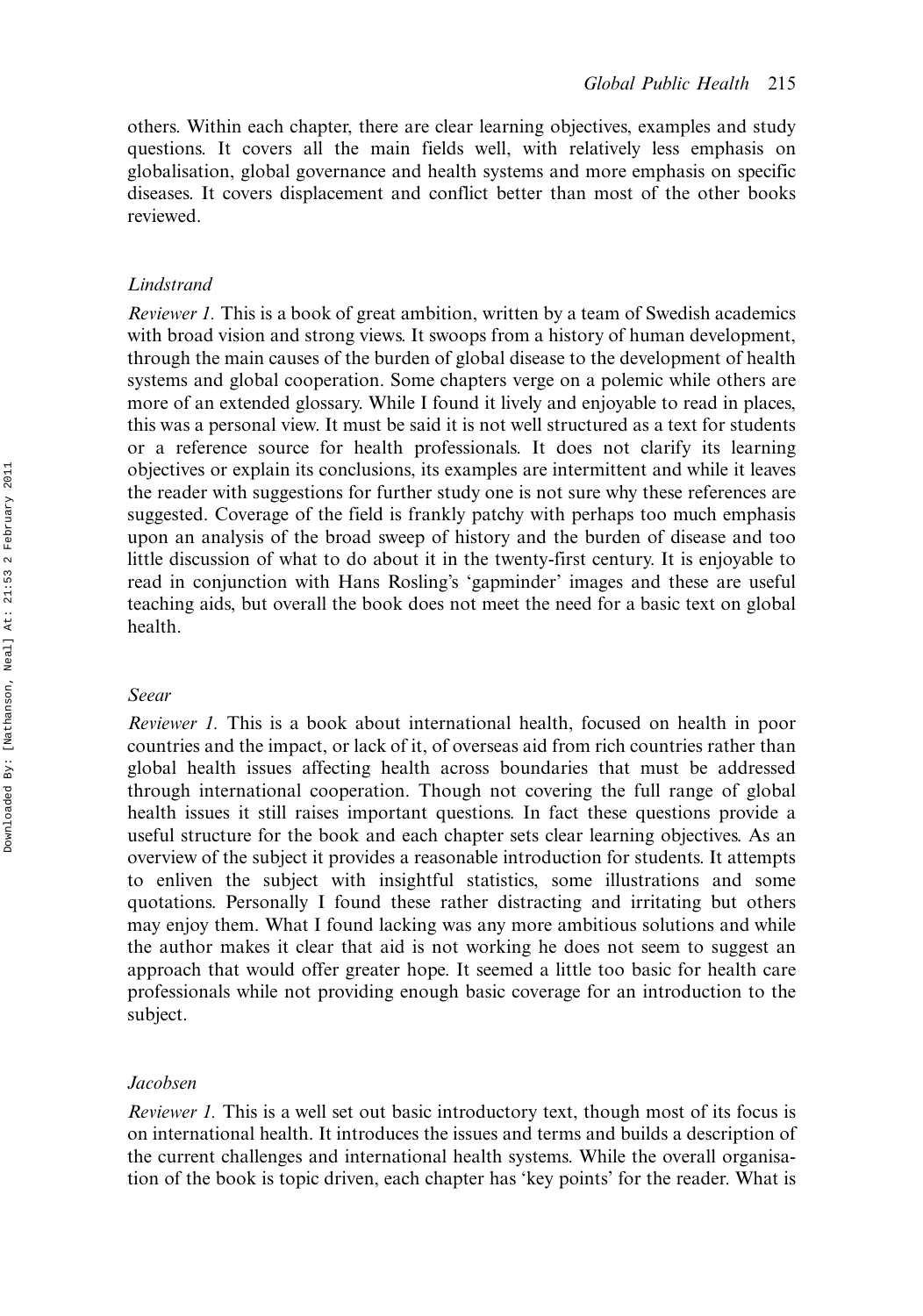less clear is what conclusions should be drawn from each chapter or from the book as a whole. The reader is left with some useful information but no summary or questions to help them process this to decide what should be done about it. The book is well indexed and has several appendices largely drawn from UN sources but I could not help wondering why the reader could not simply look these documents up. I welcome the discussion of the application of the Articles of WHO and the Universal Declaration of Human Rights but I did not need to have them as appendices.

#### Comments by other reviewers

The comments of the other three expert reviewers were for the most part consistent with those of reviewer 1. They added a few additional points noted here.

Skolnik. This book is structured to follow the publication Disease Control Priorities In Developing Countries<sup>3</sup> with emphasis on epidemiological data and cost-effectiveness of interventions.

Markle. This book has excellent coverage of global health and more in-depth exposition than some of the other books.

Lindstrand. While some reviewers liked certain aspects of this book, all agreed that it was not well designed as an introductory text, partly because it reflects the particular views of the authors.

Seear. This book was considered to be somewhat unbalanced in the strong emphasis given to development and aid, with relatively cursory treatment of some other topics.

Jacobsen. This book was considered to be very basic and, while well written, to give minimal coverage to a number of important topics.

The individual reviewers who rated specific subject categories contributed a large number of comments. Since these comments were optional they were rather patchy, and most of them were explanations of (and reflected in) their numerical ratings. Therefore, no attempt has been made to summarise them further in this report.

#### Semi-quantitative comparisons

#### Comparison by six parameters

Each book was rated on six parameters (see Table 3): quality of information, quality of presentation, quality of illustrations, quality of supplemental materials, appropriate for undergraduates and appropriate for graduate and professional students. Four parameters (information, presentation, illustrations, and supplemental materials) were grouped to form a composite measure of quality. As Table 3 indicates, two of the books (Skolnik and Markle) received the best ratings (3.77 and 3.68), while the other three books were somewhat lower  $(3.02-2.64)$ . Furthermore, each book received quite consistent ratings across the four quality parameters.

ANOVA showed that there were differences in the composite measure of quality in Table 3 ( $p < 0.0001$ ). The Tukey multiple comparison test results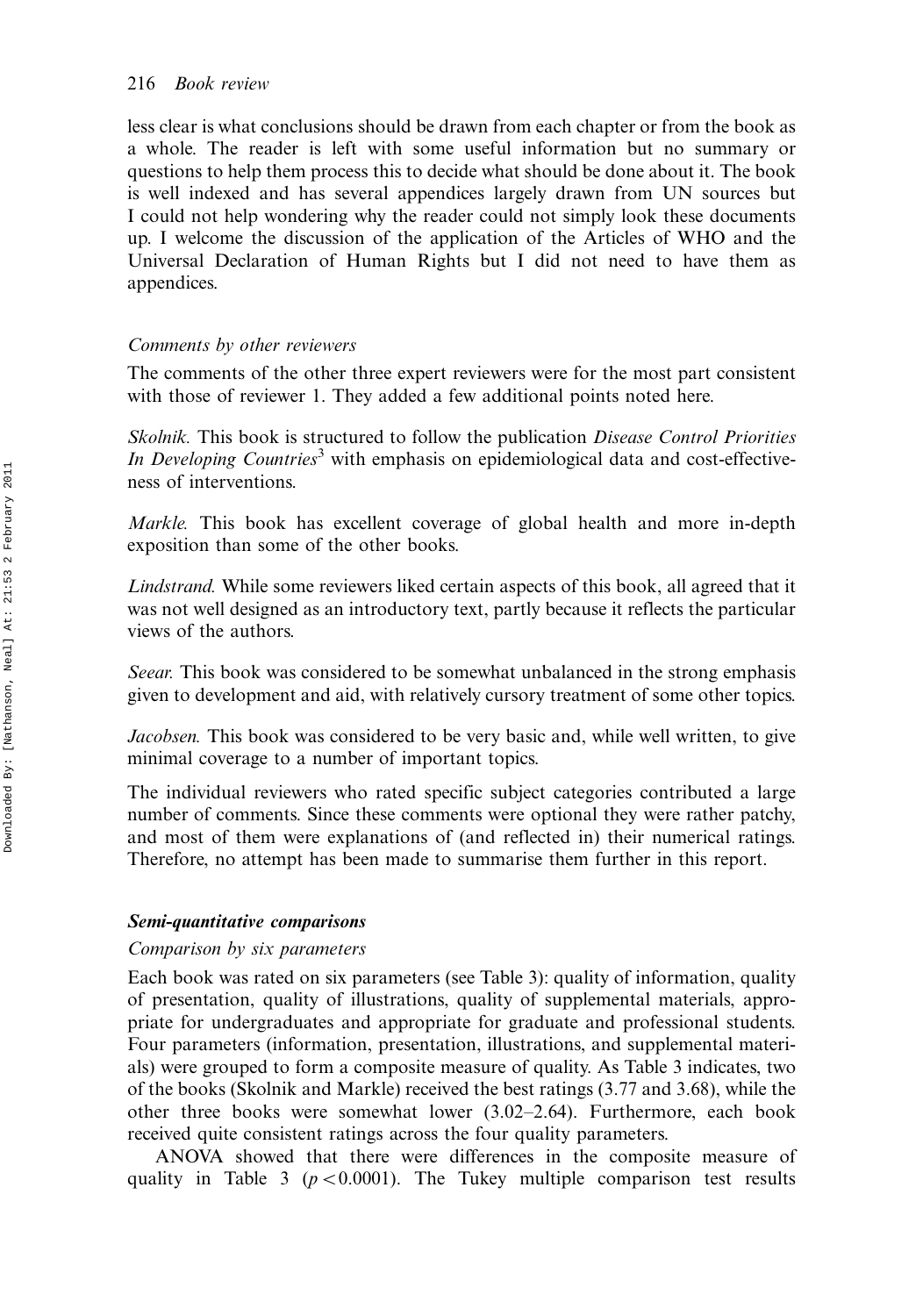| Table 3.     | Ratings of books by various parameters.       |                              |                               |                                |                                            |                   |                                     |                    |  |  |
|--------------|-----------------------------------------------|------------------------------|-------------------------------|--------------------------------|--------------------------------------------|-------------------|-------------------------------------|--------------------|--|--|
|              | Parameter                                     |                              |                               |                                |                                            |                   |                                     |                    |  |  |
| <b>Books</b> | Quality<br>(Four measures)<br>$N = 111 - 146$ | Information<br>$N = 23 - 35$ | Presentation<br>$N = 26 - 37$ | Illustrations<br>$N = 26 - 37$ | Supporting<br>materials $N =$<br>$26 - 37$ | Topic<br>coverage | Under<br>Graduates<br>$N = 24 - 37$ | Gradua<br>$N = 26$ |  |  |
| Skolnik      | 3.77                                          | 3.74                         | 4.00                          | 3.49                           | 3.86                                       | 4.44              | 4.14                                | 3.24               |  |  |
| Markle       | 3.68                                          | 3.86                         | 3.59                          | 3.49                           | 3.81                                       | 4.24              | 3.38                                | 3.76               |  |  |
| Lindstrand   | 3.02                                          | 3.24                         | 3.21                          | 3.14                           | 2.50                                       | 3.19              | 3.07                                | 3.10               |  |  |
| Seear        | 2.80                                          | 2.88                         | 2.96                          | 2.61                           | 2.77                                       | 2.92              | 3.03                                | 2.66               |  |  |

Scale: 5, outstanding; 4, very good; 3, good; 2, fair; 1, poor.<br>Notes: N = The number of individual scores for each parameter. Four measures: information, presentation, illustrations and supporting materials. Topic coverag on <sup>a</sup> composite of the data in Table 2 and <sup>a</sup> list of competencies described in the text.

Jacobson 2.64 2.83 2.96 2.62 2.13 2.92 2.96 2.46

Graduates  $N = 26 - 37$ 

3.76

3.10

2.66

2.46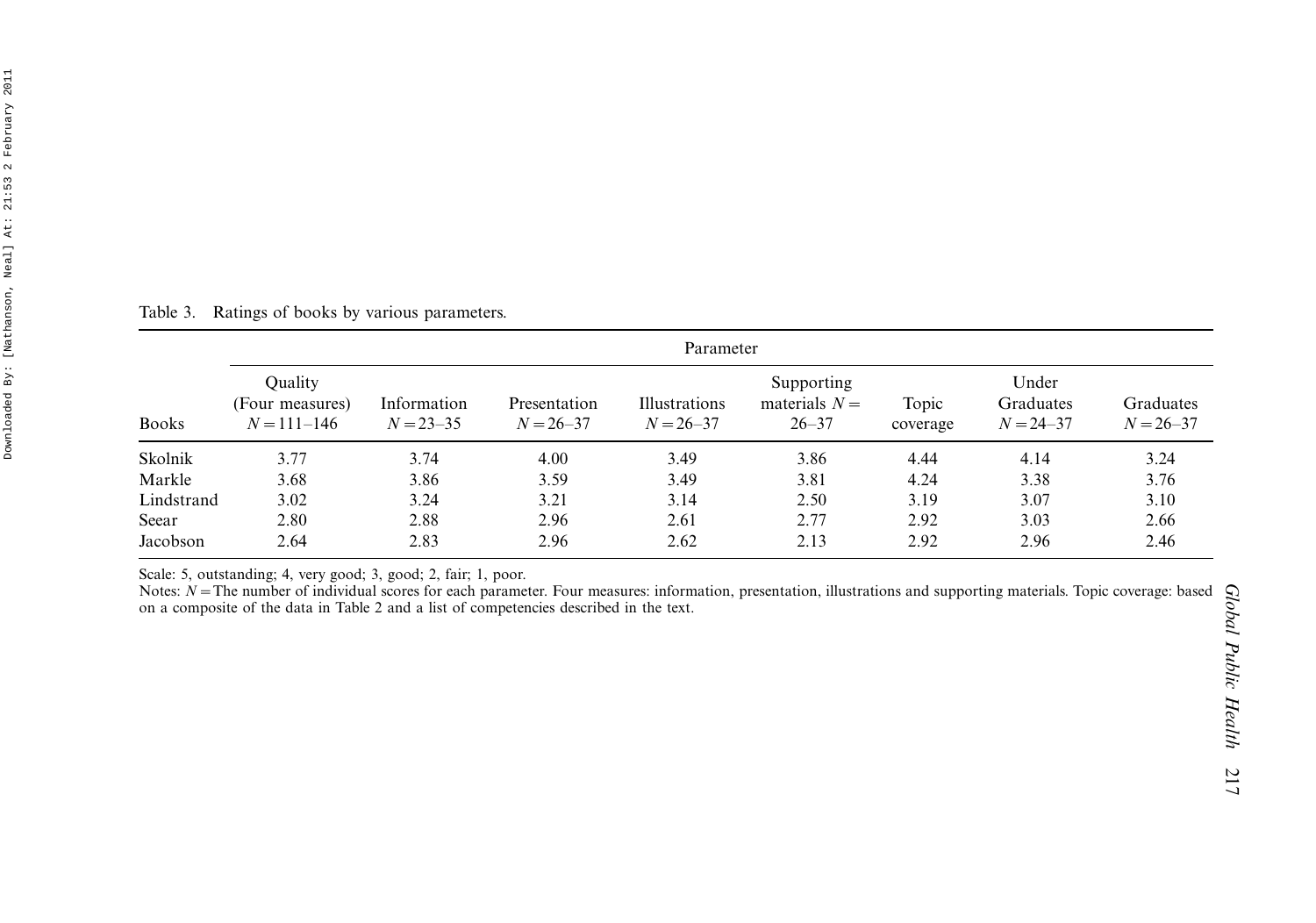indicated that  $-$  in a pairwise comparison  $-$  ratings for both the Skolnik and Markle books differ significantly from each of the three other books, but they do not differ significantly from each other. Likewise, the three other books do not differ significantly from each other. These differences were very consistent with the majority of qualitative comments.

#### Comparison by 12 subject categories and 18 competencies

The content of the books could be conveniently divided into 12 subject categories shown in Table 2. Two books (Skolnik and Markle) covered 11 or 12 of these categories, while each of the other three covered eight subjects; however, omissions differed among these three books. For each book, each subject category was rated on four quality parameters (information, presentation, illustrations, and supplemental information) and the pooled data are shown in Table 2. However, this fine-grained analysis should be interpreted with caution, since each cell is based on only  $6-20$ responses. A scan of these cells indicates that the best-rated books had selected points of weakness while the books with lower ratings had individual points of strength.

An alternate approach to subject coverage was to use a list of 'competencies' in global health and determine what proportion of these competencies was represented in each book. A list of 18 competencies was compiled based on discussions by the GHEC Committee on Education. These are: (1) history of global health, (2) determinants of health, (3) health indicators, (4) health economics, (5) demography, (6) health systems, (7) culture and health, (8) environmental health, (9) occupational health, (10) human rights, (11) ethics, (12) maternal and child health, (13) vulnerable populations, (14) humanitarian disasters, (15) communicable diseases, (16) non-communicable diseases, (17) players in global health and (18) careers in global health. The five books ranged in their coverage of these topics from a high of 14/18 to a low of 9/18 topics. The Skolnik and Markle books received a higher rating on this scale compared to the other three books. We also computed a combined index of subject and competency coverage ('Topic coverage' in Table 3), which confirmed the relative hierarchy of books: Skolnik and Markle at the high end, Lindstrand intermediate, and Seear and Jacobsen at the low end.

#### Comparison by student audiences

When books were evaluated by potential student audiences (see Table 3), Skolnik stood out as a text for undergraduates while Markle received the best rating as a text for graduate and professional students.

#### Overall ratings

There are several salient findings. The Skolnik and Markle books were given the best ratings compared to the other three books (see Table 2), and this difference was statistically significant. An index of subject coverage was compiled (Table 2); again, the Skolnik and Markle books were leaders. The Skolnik text is a single author book that received the highest rating as an undergraduate text and was designed for that